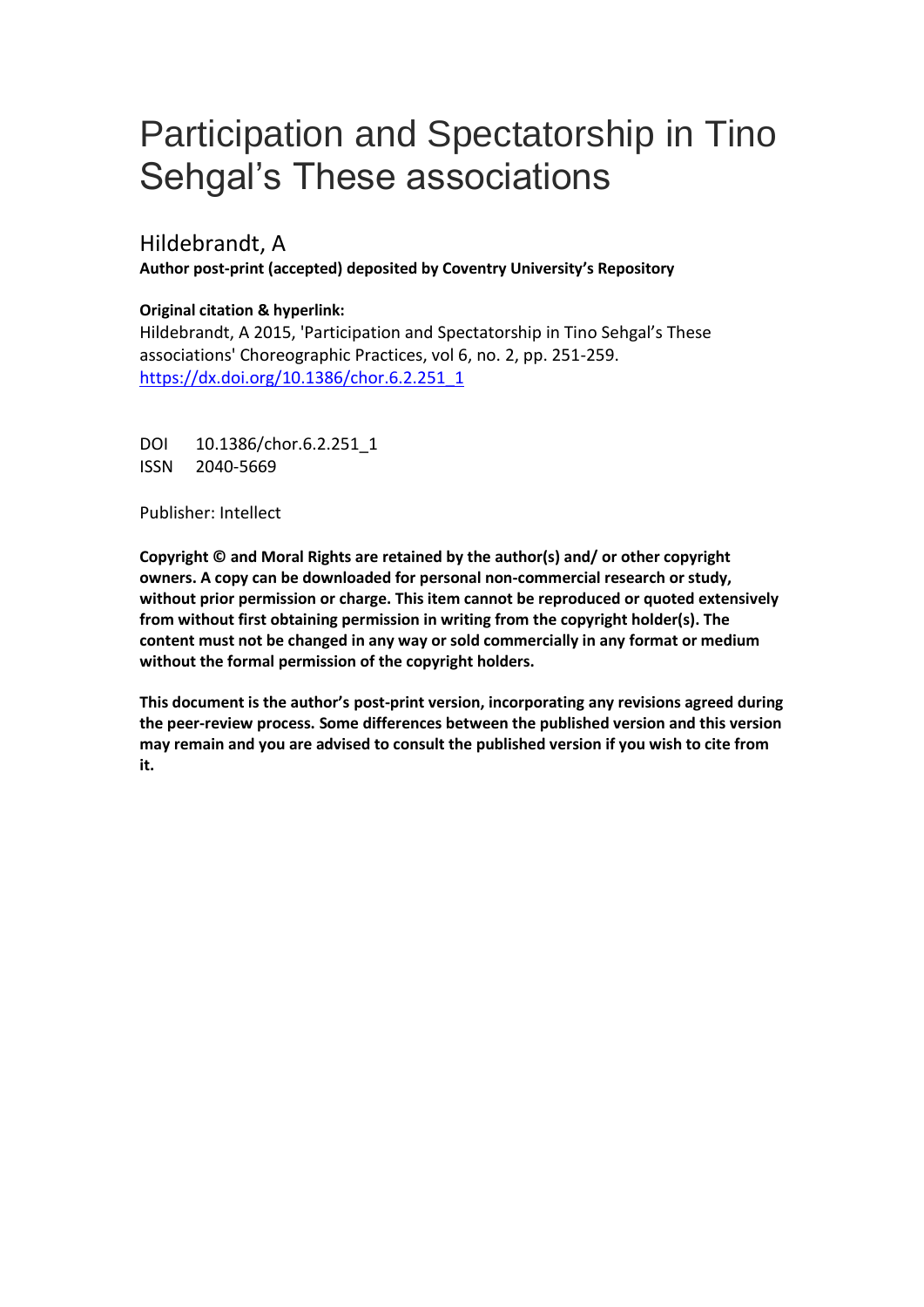# **Participation and spectatorship in Tino Sehgal's** *These Associations* Antje Hildebrandt

*As a visitor to Tate Modern in London in the autumn of 2012 you might have had a curious, and multiple, experience. Upon entering the Tate from the bridge (Ground floor) you could find yourself looking down into the Turbine Hall where a large group of people were shifting around the space playing games. If you were a child, you might immediately recognize a game similar to tag. If you were a person involved with dance, you could perhaps recognize several movement tasks and group dynamic exercises, such as swarming and flocking. If you chose to come down from your birds eye perspective you could find yourself being approached by a person who would tell you a brief story about themselves or their life which, depending on your response, could develop into a longer conversation.*

*Upon entering the Turbine Hall from the ramp entrance, you could find yourself being almost run over by a group running towards and passing you. Someone might stop and talk to you, breathlessly. If you were to stay for longer than twenty minutes, it is likely that you would have found the group gathering by the bridge, where they would sing a short song; perhaps some words that you could have made out were 'ground', 'nature' and 'technological age'. 1 At other times you might find the group shouting 'electric' three times in a row whilst the light boxes flickered on and off. After that you might follow the group into the west wing of the hall, where you would experience the group*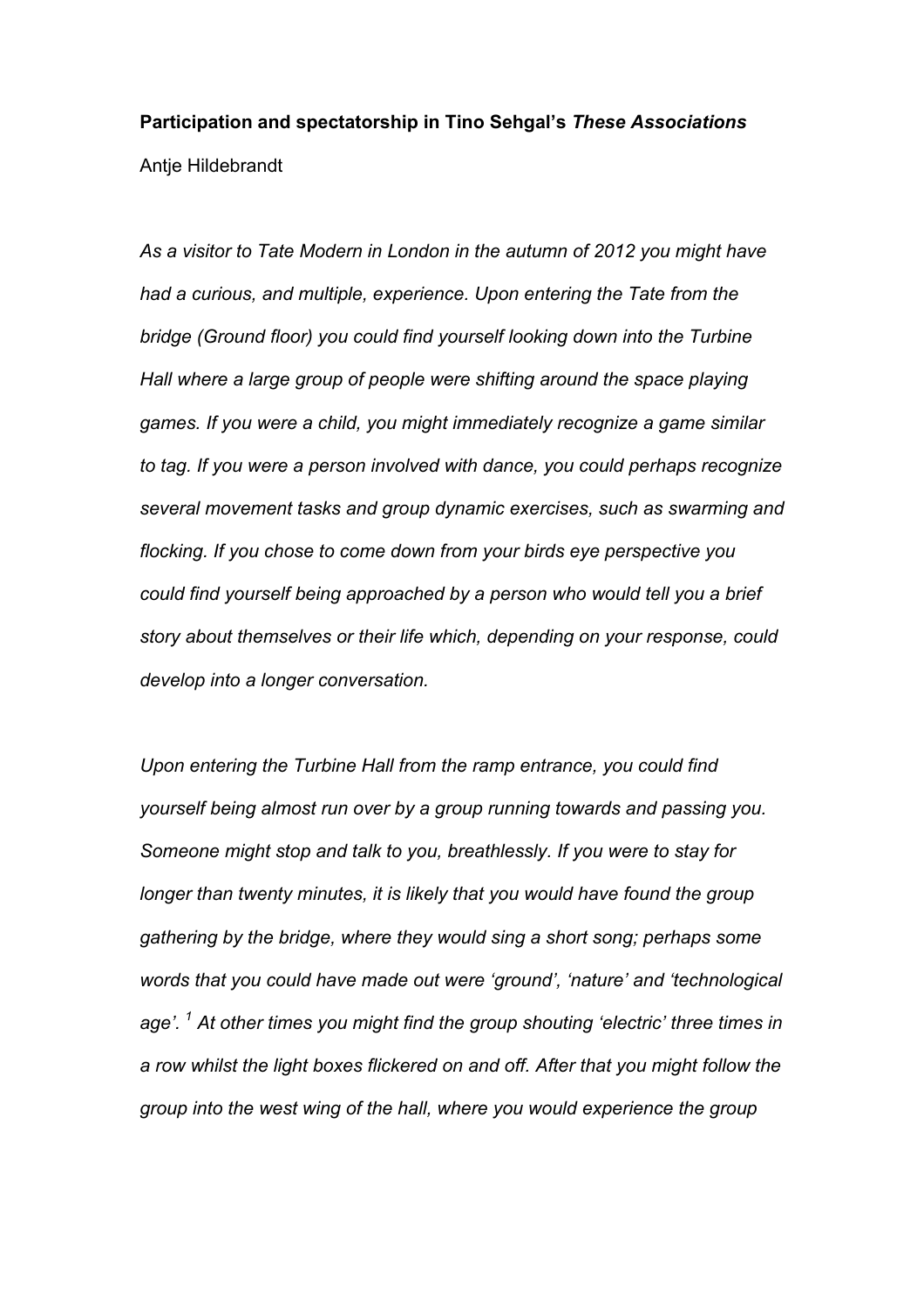*softly singing, whilst they stood or sat in small figurations in an atmospherically dimmed hall.*

What I have attempted to describe above is a work called *These Associations* (2012) by British-German artist Tino Sehgal, which was commissioned as the thirteenth, and final, artwork of the Unilever Series and which took place in Tate Modern's Turbine Hall between July and October 2012. During the entire opening hours of the museum, a group of approximately 70 people (the whole project involved more than 250 people) from different age groups and backgrounds, was involved in walking up and down the vast space at different speeds, playing various spatial games with each other, singing extracts of philosophical texts and talking to visitors about themes of belonging, arrival, dissatisfaction and satisfaction with themselves or their admiration for a person.

As one of those 250 people involved in the project *and* as a practice-based researcher, I am in a curious position: both deeply involved and immersed in the work, yet also striving to adopt a critical (distant) point of view. Having been involved in the project since August 2009, as an attendant in several of Sehgal's workshops at Tate Modern and later as a participant in the piece, I am writing here literally from 'inside' the art object. From a methodological position I have the double privilege of 'having been there', not only as an observer, a spectator, a visitor, a viewer or an on-looker *of* the work but also as a participant *in* the work. My 'hybrid' position leads me to write as participant in some sections and as critic in others. This intentional doubling of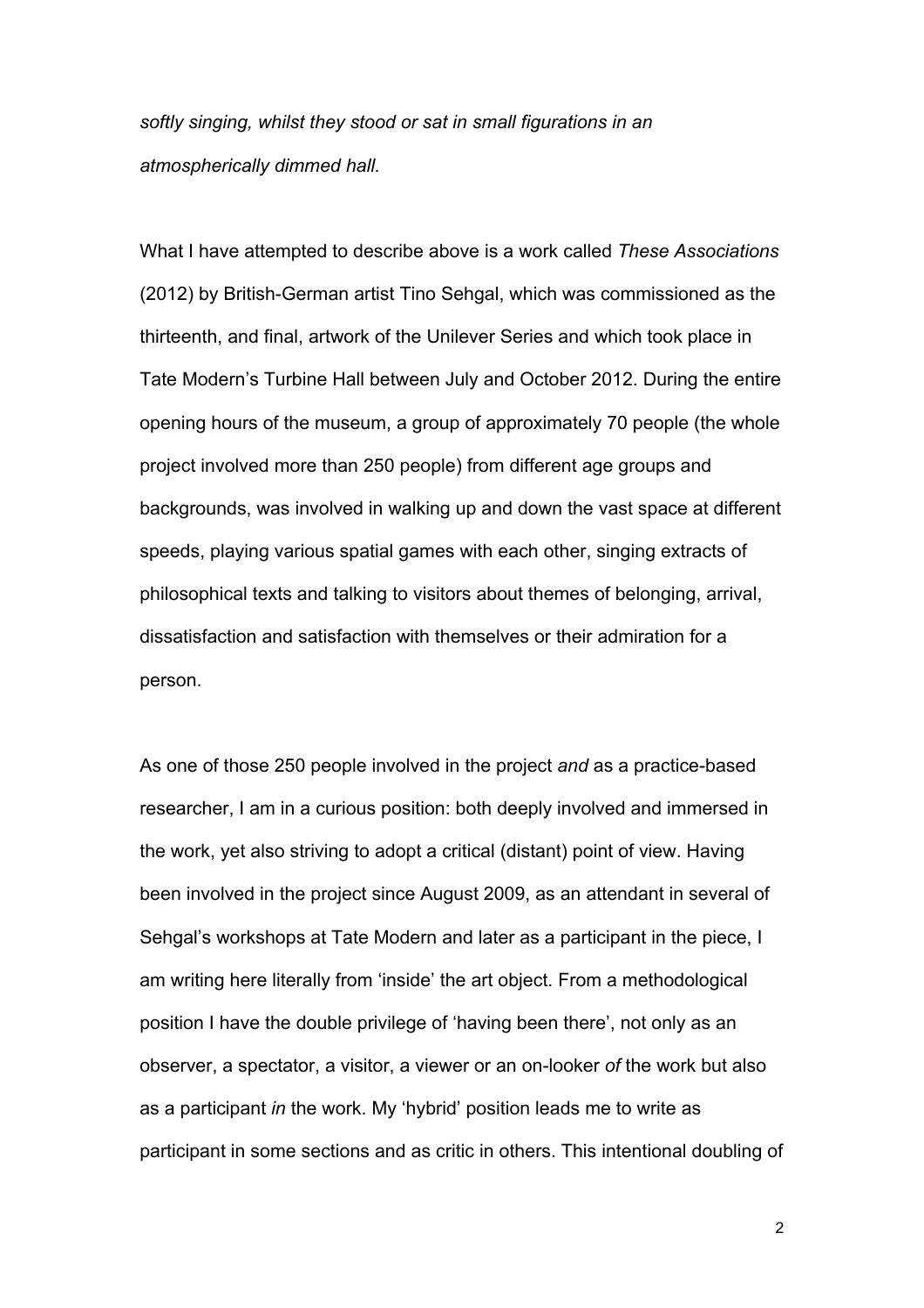perspective seeks to question the very notion of objectivity and stability in artistic practice, and in aesthetic experience more generally. My methodological position is here clearly influenced by and indebted to the performative writings of scholars such as Susan Foster and Peggy Phelan. Stylistically, my writing plays with a variety of visual devices such as italicization for descriptive and performative modes of writing as well as the posing of questions as a textual choreographic strategy to emphasize my subjective experience as participant-observer. Furthermore, the questions relate to the work itself but also to my methodology; thus they function to bring methodology and analysis of the work together.

In this article I take full advantage of the inside/outside perspective, proposing that it is possible to speak critically from *within* the art object. I seek to bring out several paradoxes in *These Associations*, which is Sehgal's largest (both in terms of duration and number of participants) and most ambitious project to date. I do not seek to imply that *These Associations* is representative of Sehgal's entire *oeuvre*, instead I aim to articulate the tensions and contradictions that concern the complex layering of choreographic and conversational strategies that Sehgal deploys in this specific piece.

The central (research) question that Sehgal is concerned with in *These Associations* is the relationship between a group, or collective, and the individual (Searle 2012, par. 7). *How is it possible to move inside a group without losing a sense of one's individuality, or agency? In a society in which we seem to seek a level of individuality over conformism, how can we rethink*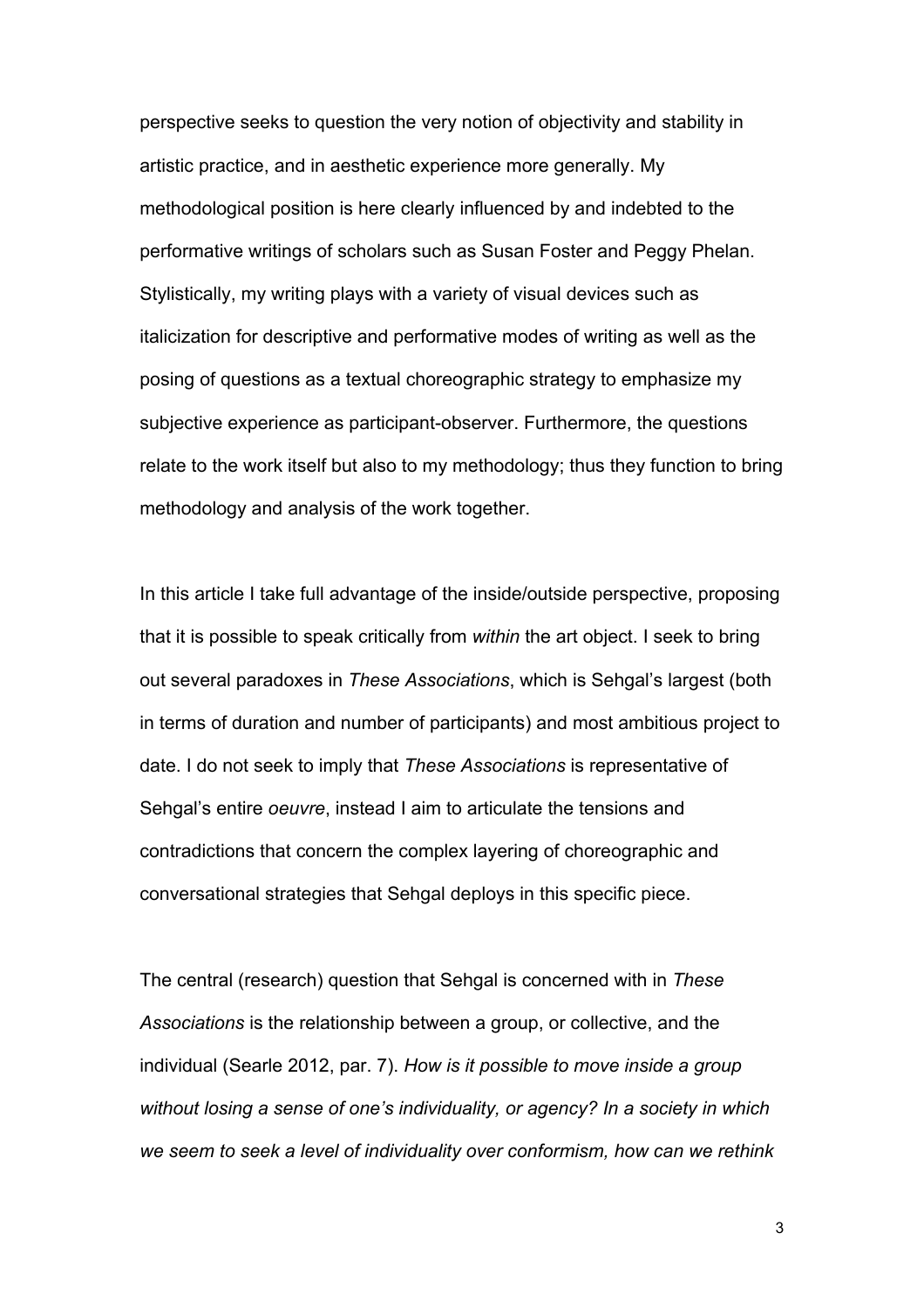*commonality? How can we rethink what it means to belong to a group? How does it feel to sing together, or walk together? Can we find satisfaction and pleasure again in these collective actions without suppressing our own individual sense of being? What does it mean to 'belong'? In today's globalized, highly flexible and mobile society we have to work towards our sense of belonging; it is not something that comes automatically.*

French philosopher Jean-Luc Nancy addresses the inherent contradictions of community (the 'we') and freedom of the 'I' in *Being Singular Plural* (2000). The book takes as its premise the thought that there is no Being (Heidegger's *Dasein*) without Being-with (*Mitsein*). To put it differently: whereas for Heidegger Being is essentially a solitary mode, Nancy argues that there is no existence without coexistence. Community comes prior to individual being which is only made possible through shared modes of understanding. Community is not the end product of a gathering of individuals but its precondition.

*These Associations* can be read as a symbolic and practical example of Nancy's Being-with through its negotiating modes of subjectivity and togetherness. The piece raises the issue of how a 'community' could be seen as pluralist, neither a unified singular group nor a dispersed multitude of individuals. The different modes or models of collectivity were explored in the somewhat forced and artificial singing moments but also in the 'slow walk', in which we, a group of 70 people, had to negotiate two separate sub-tasks: first, to accelerate or decelerate from an extremely slow walk to full-on sprinting, or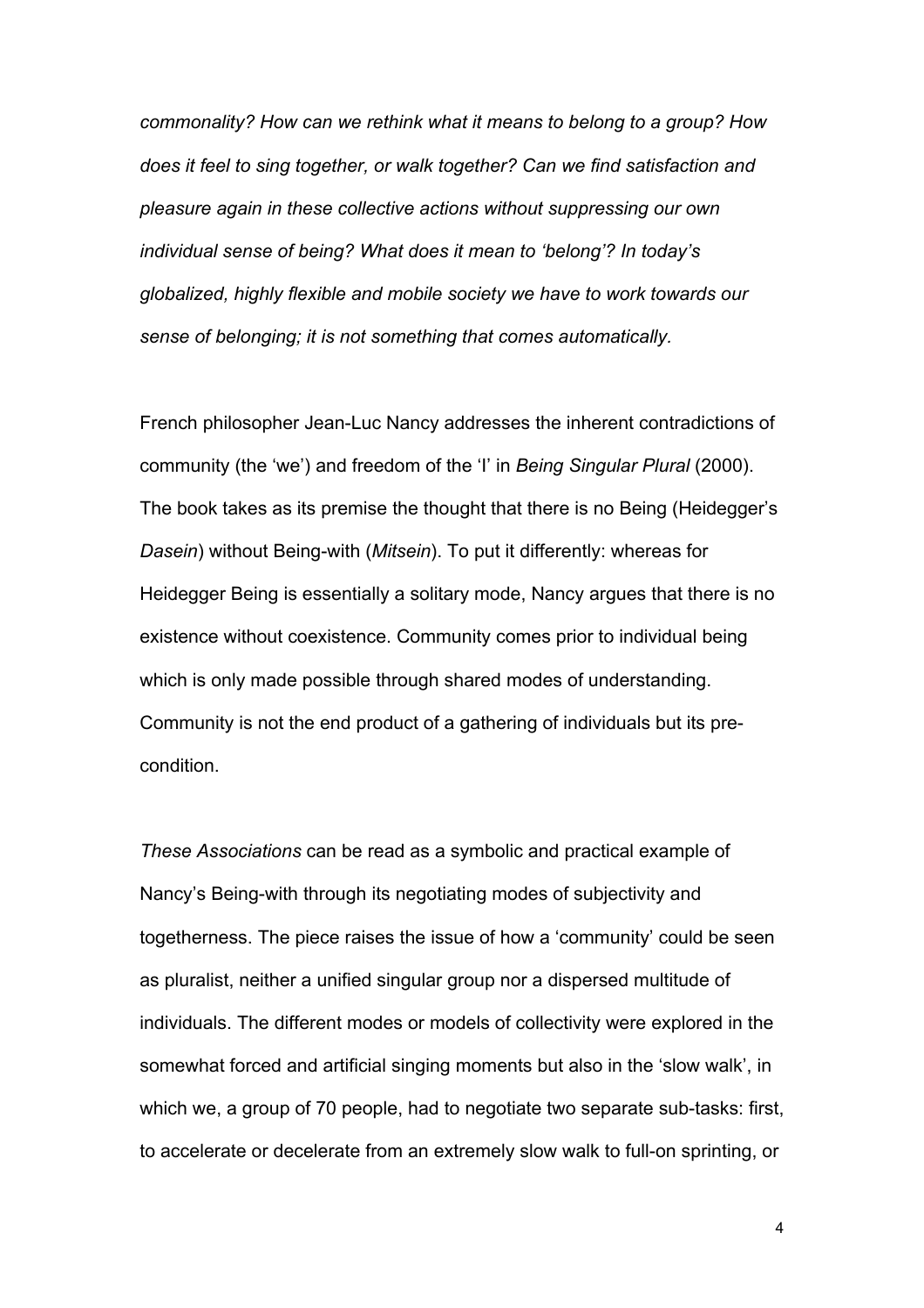vice versa, over the time of 30 minutes, and second, to stay together as a group. The 'slow walk' was an excruciating task for many of the participants including myself. First, one had to give up ones individual agency by sacrificing/compromising one's own sense of timing for the sake of the group's success in the task and then, more often than not and despite enormous efforts, concentration and self-control, the group would still fall apart. *The simple task of walking together becomes a double negative experience since it seems impossible to negotiate the different priorities of the group and oneself.* 

One choreographic strategy that was achieved in less explicitly collective manner was called 'triangles'. We had to pick two people with whom we had to stay in a triangle. This created a shifting and changing web, since 'my' two people would also have picked two other people who had picked two other people. Yet another spatial strategy was called 'distance game', in which we had to maximize the space around us by stepping into the space that seemed the most empty. This particular 'game' worked as a network in which I somehow related to these people around me but couldn't fully understand how. In 'cells', a variation of triangles, we made up certain rules for each other (e.g., one person always had to stay behind the other person, etc.) in clusters of four to six people. Often in these cells one person would have more power over the others and was able to manipulate the speed or direction in which the group was moving. *We half-jokingly came up with 'fascist cells', 'communist cells' and 'democratic cells'*.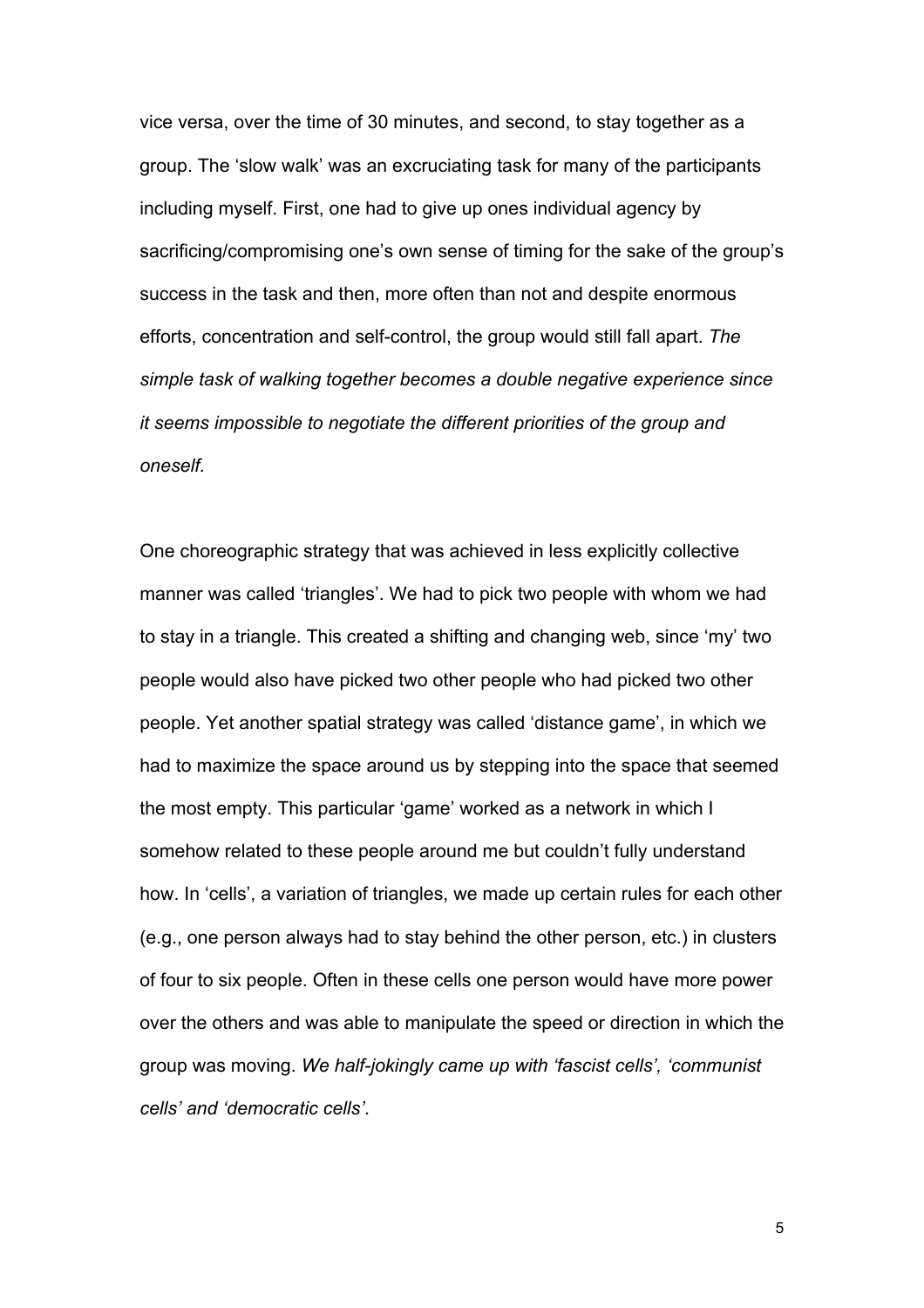These choreographic strategies created various forms of group dynamics and often the spatial games did not seem to follow any obvious visible rule, at least from an outside perspective. One day, a man that had been watching us for quite a while, started shouting 'But who is the leader? I want to know who the leader is!'. Of course, the crux of the situation is that there is no single leader and in all of the games, decisions are made collectively within the group and it becomes impossible to pinpoint any particular individual. This seemed unnerving for some visitors, who desperately tried to work out what we were doing. *As in everyday life, we are hardly ever able to fully comprehend the structures that we live in because they are highly complex, confusing and often difficult, if not impossible, to see*. I would argue that what was often expressed as frustration towards the work by visitors, was actually a purposely staged dramaturgy by Sehgal who refused and confused conventional expectations towards 'dance' and 'museum' with this piece.

Looked at from the participant perspective, the spatial 'games' in *These Associations* also point at something slightly different. We seem to live in a society tired of choice, in which we are constantly assessing ourselves in relation to others. *Am I playing the right game? Am I playing the game right? Am I still part of the game? Should I go into this direction or this other?* The notion of self-assessment became increasingly important as we became more acquainted with the nature of the work and took more responsibility for its execution. There was a constant assessment of one's role within the group (*What do I think the group needs right now?*), and an assessment of the visitor (*Does he or she look interested? What kind of thing should I tell*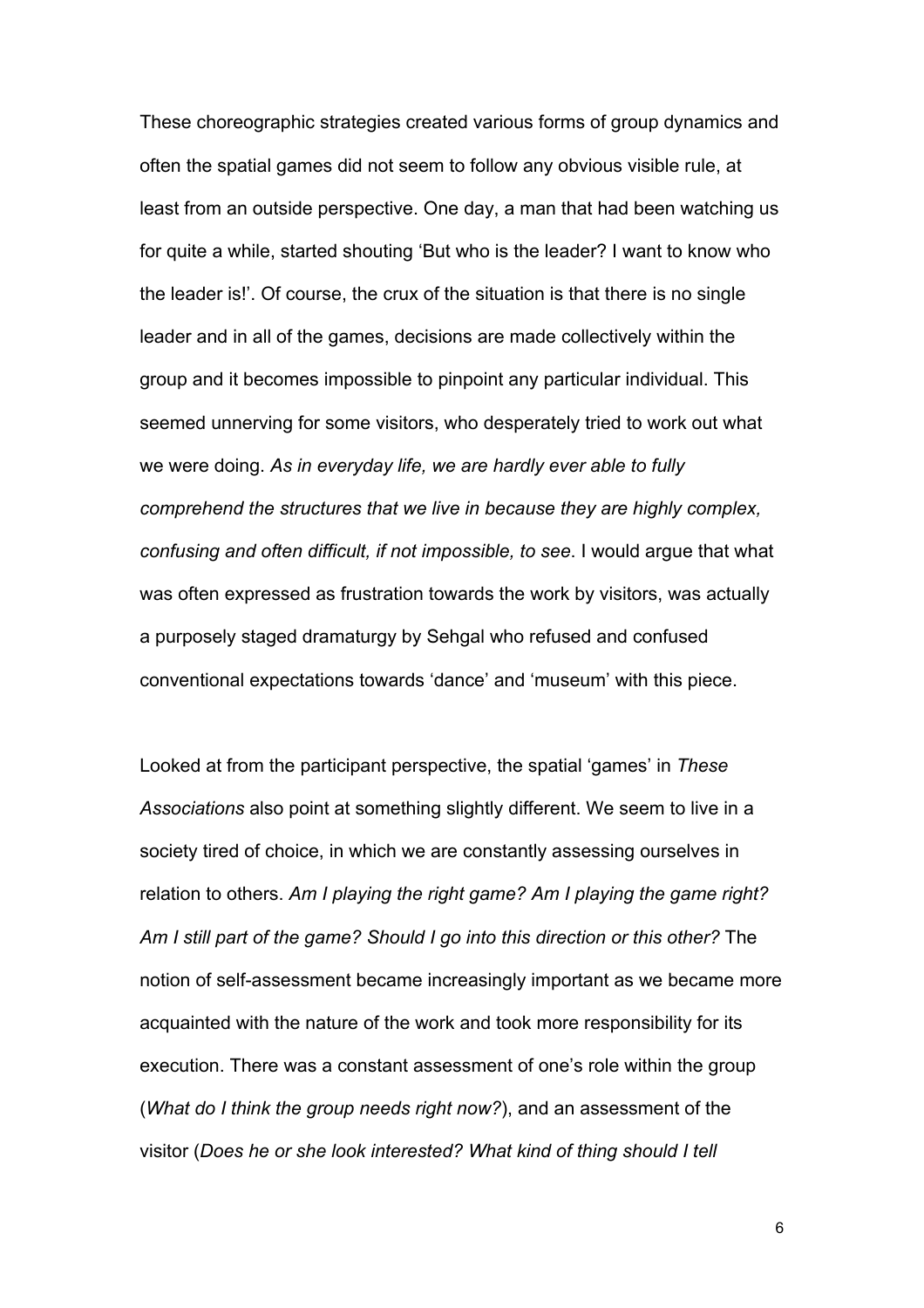*him/her? Has he or she been talked to before? If yes, by whom and what would that person have told them? How long have they been here? Are a lot of other people talking at the moment and not enough people playing the game(s), are there too many people talking and not enough people playing the games?).* After a long and often exhausting day (both physically and mentally) at Tate Modern it seemed to sink in: *it is tiring to make decisions all the time. There is a tension in the idea of choice: on the one hand a privilege, on the other hand a burden.*

One of the things that surprised me most about the project was that although there seemed to be a deliberate letting go of control by the artist over the work (something that Sehgal himself admitted was necessary), there was never a situation in which things spiralled totally out of control. There were no moments of anarchy, rebellion or chaos within the group, even though it might have looked like that from the outside. I often asked myself why we did not refuse to follow a game or sequence and instead stepped aside or simply lay down on the floor for a while. This seemed not simply a logistical problem. Sehgal very cleverly gave us just enough self-determination that we were happy to play along dutifully within the confines he had set for us. Perhaps, *These Associations* was reflective of the way many people, including myself, currently perceive the world we live in: *we cannot even imagine chaos or anarchy today. We feel paralysed, unable to imagine a future that will give us even the option of opting out. We must participate, we must gather, we must occupy, we must be team players, we must collaborate.* This obedience and loyalty to one individual (the singular artist) by us participants (a group of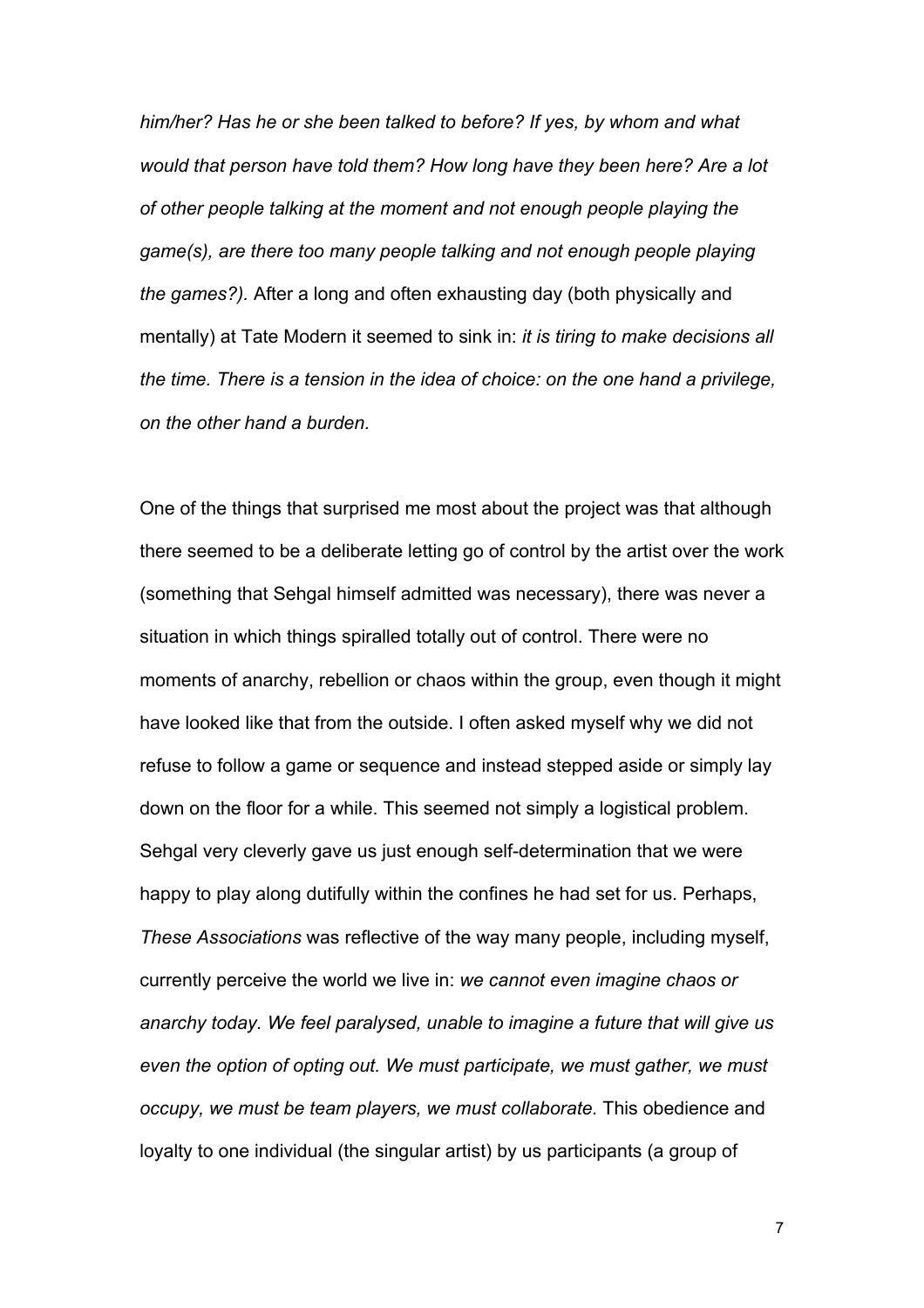more than 250 people) is somewhat ironic and leaves a disappointing aftertaste in my mouth. We had the opportunity to do something 'different', or even 'radical' (whatever that something might have been), and we missed our chance.

Writer Shane Anderson asks in his Blog entry from December 2012 an intriguing question about Sehgal's artworks: 'Is the art world a world in itself or does it spill out on the pavement?' (2012: par. 5–6). Starting with Anderson's question, I seek to show how *These Associations* confuses and complicates tensions between authenticity (a contested term) and artificiality. Catherine Wood, Curator of Contemporary Art and Performance at Tate Modern, helps us to unpack the issues when she writes in an article on Sehgal's previous work (*This objective of that object*, 2004) when it was shown at the Institute of Contemporary Art (ICA) in 2005:

The performers never 'open' their subjectivity in the manner of, say, Marina Abramović. The self-conscious paranoia induced by Sehgal's open invitation to probe the boundaries of this work represents a transfer of emotional vulnerability, displacing the revelation of internal subjectivity from the performer to the – perhaps involuntary – spectator who is framed as though onstage. […] The work operates at the thinnest boundary between art and life, its status as an object resting on the spectator's understanding of the performative iteration 'This Is…'. (2005: par. 4–5)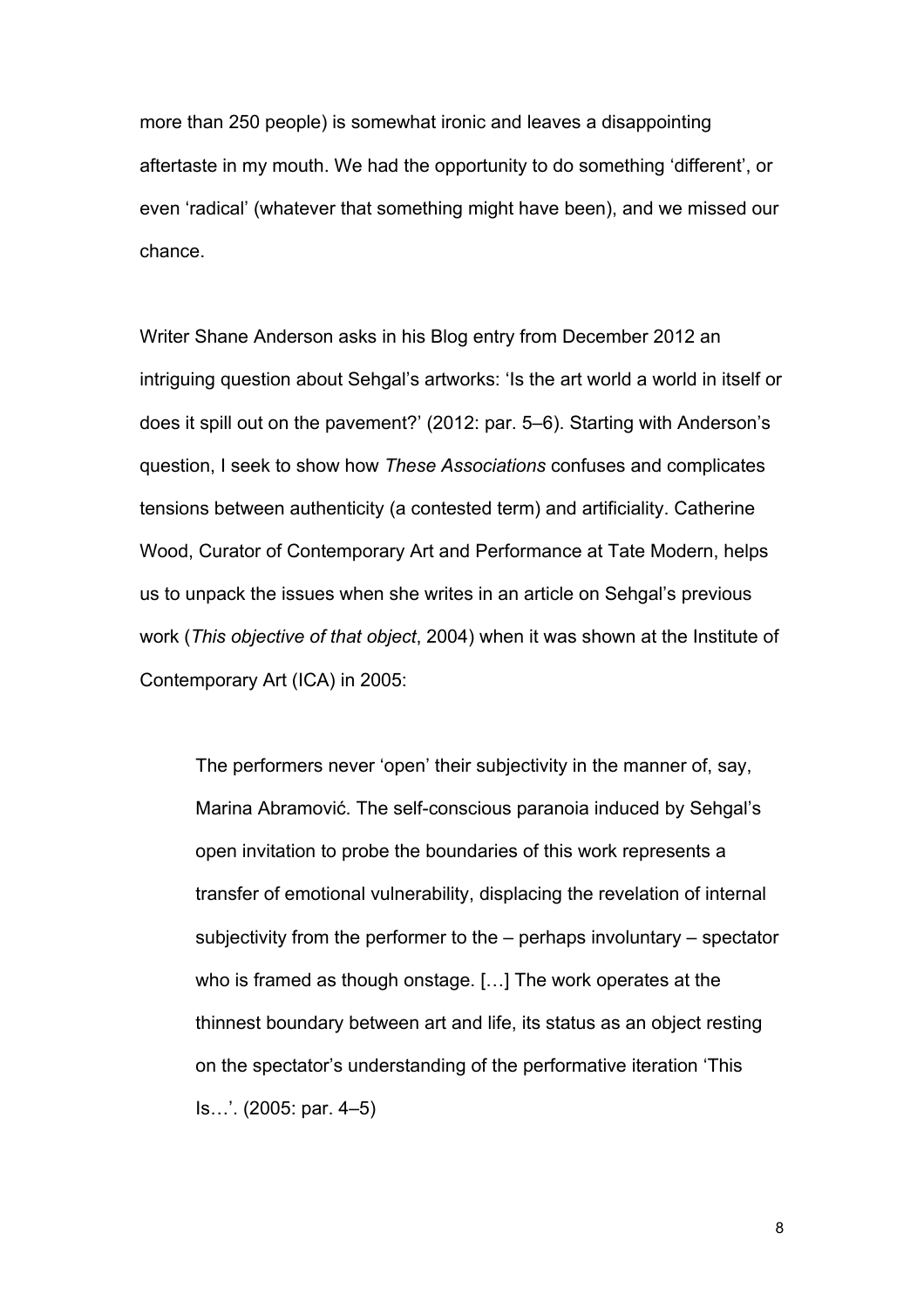Dorothea von Hantelmann, art historian and author of the only book chapter on Sehgel's work to date, extrapolates in *How to Do Things with Art: The Meaning of Art's Performativity:*

*This …*acts as signature but also to frame the situation so it can become a work because the boundaries between interpreter, viewer and artwork are so fluid. It also gives it value and places emphasis on the here and now of the situation and that it matters, it is important. (2010: 180–81, original emphasis)

'This is Tino Sehgal's *These Associations*'*. How many times must I have uttered these six re-assuring, relieving, banal, unsubtle and deeply disturbing words? How quickly can a meaningful and profound encounter with another person be turned into an aesthetic object-experience? How much can I (should I, do I have to) hide behind these words?*

The crux of our conversations with visitors, which went straight into the story or subject matter without any form of personal introduction, evolved around one rule only: if the visitor asked anything about the structure, practicalities or logistics of the work or wanted to talk about the concept, context or content of the piece itself, we had to leave. This was perhaps the most difficult and paradoxical moment in the work for both participant and visitor as it produced a rupture, a break in the relationship. In this moment we became acutely aware that we were in an artificial situation; that we were in a museum talking to strangers, engaging with an art object, *doing* the 'art'. This very realization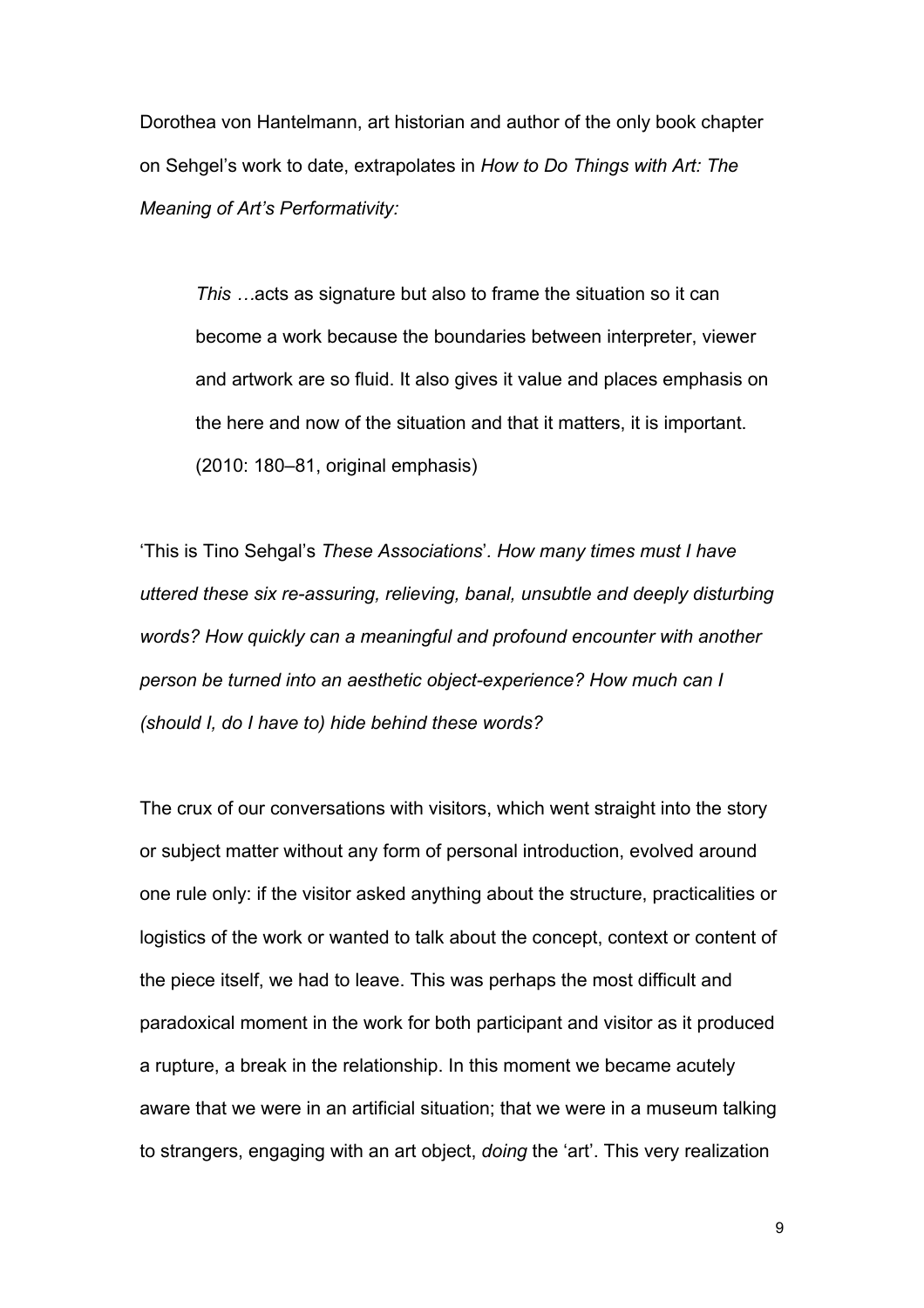produced a distancing which we were actually, at the same time, trying to overcome in these private encounters.

A further paradox was the 'off topic' of art in our conversations with visitors, since many of the participants were working in or connected to the cultural sector, perhaps not directly as performers or dancer but as writers, journalists, curators, academics, philosophers, art students, photographers, etc. In our conversations with visitors we had to deny, to some extent, a large part of ourselves by shifting or even concealing part of our identities. Sehgal suggested to us that to talk about art in the space of art has a doubling effect that distracts from the 'real' or 'actual' experience in the here and now (2012: my notes). The piece then risks becoming a self-reflective exercise about the *how* rather than the *what*. Even though I agree to some extent, his theoretical argument does not reconcile the bitter disappointment that always brought us back to the recognition that *we were the artwork* and that there was no escape from the objectification of our experiences in the service of the work.

One could argue that at its roots, the word art comes from artificiality which points towards the artificial nature of any artwork. Yet, in *These Associations* we were encouraged to be ourselves; to tell true, 'authentic' stories and to make each encounter with a visitor into a unique, tailored and meaningful experience for them (and us). The intimacies that we shared with the visitors depended on a degree of anonymity that the context of the artwork provided. *We might feel freer to reveal something about ourselves, something honest,*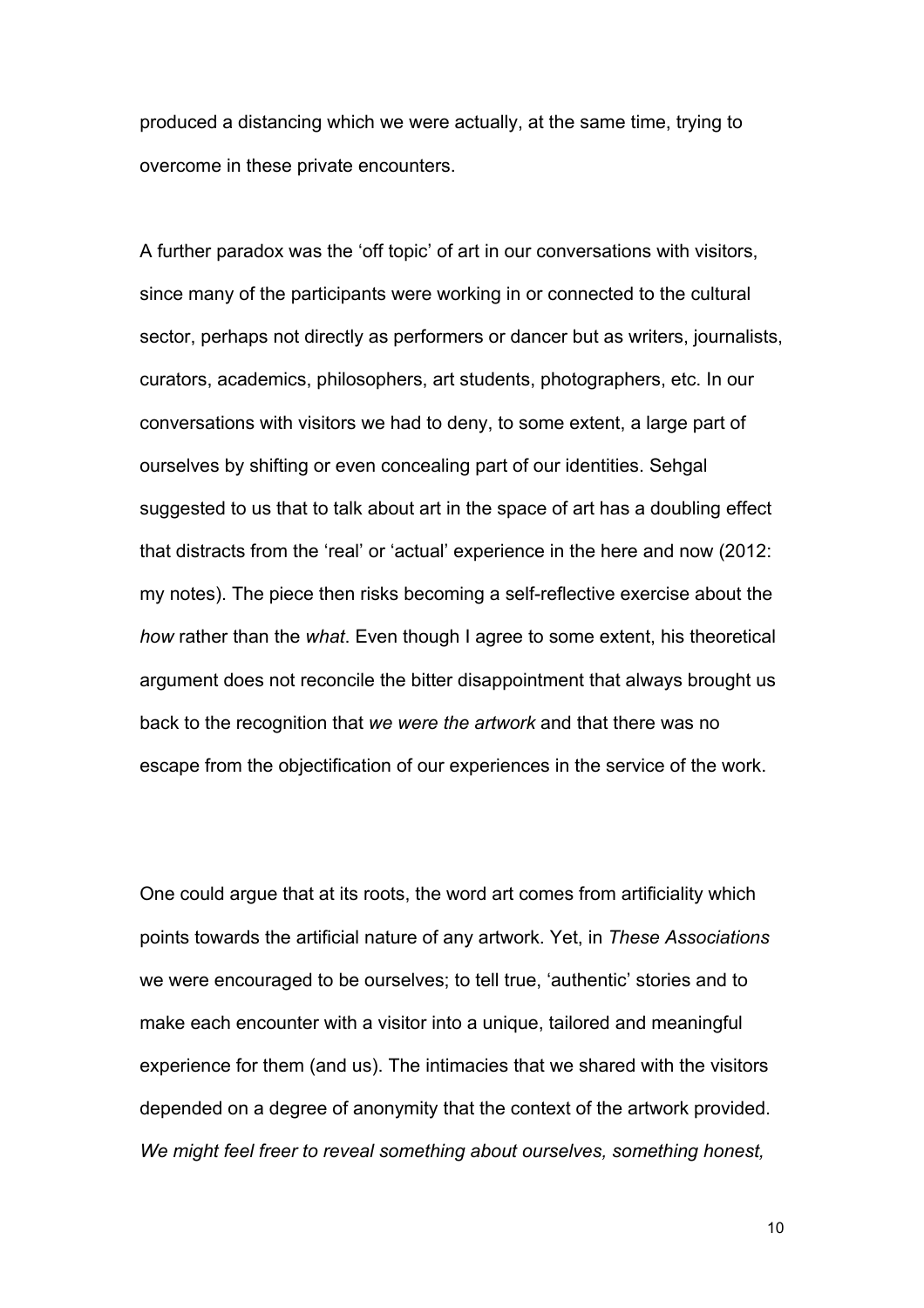*to a stranger because we do not feel responsible or have to worry about the consequences afterwards (as you would with a close friend for example). Since the exchange is artificially embedded into the structural framework of the artwork, it is never clear if we are acting, telling stories or even lies, or if our conversations are genuine and 'true', specific to each visitor or repeated to many.*

French philosopher Emmanuel Lévinas's idea of ethics as first philosophy might initially appear as a useful way to theorize this confusion and indeed many theorists have done this in relation to participatory art (e.g. Grant Kester in *Conversation Pieces: Community and Communication in Modern Art*  [2004]), as well as contemporary dance (e.g. Abrams 2003). In Lévinas's philosophy the ethical relationship comes first as the other (person) exists prior to the self. At first sight, in *These Associations* the participation of the viewer performs an ethical relationship as he or she is called into existence through the encounter (the dialogue) with the other (performer). This face-toface encounter might suggest that the viewer has an ethical responsibility towards the performer in the moment of interaction (even if he or she remains silent) as he or she is actively constructing the future identity of the other (performer) and vice versa. However, *These Associations* as an art object actually undermines the Lévinasian obligation to the other. Since we can never full know whether we are acting or not, we might not have to adhere to any moral 'standards' of recognition and responsibility. This might then be the most useful and productive quality of an artwork: a place where ethics are suspended, a 'playground' to test, push and rethink ideas of self and other.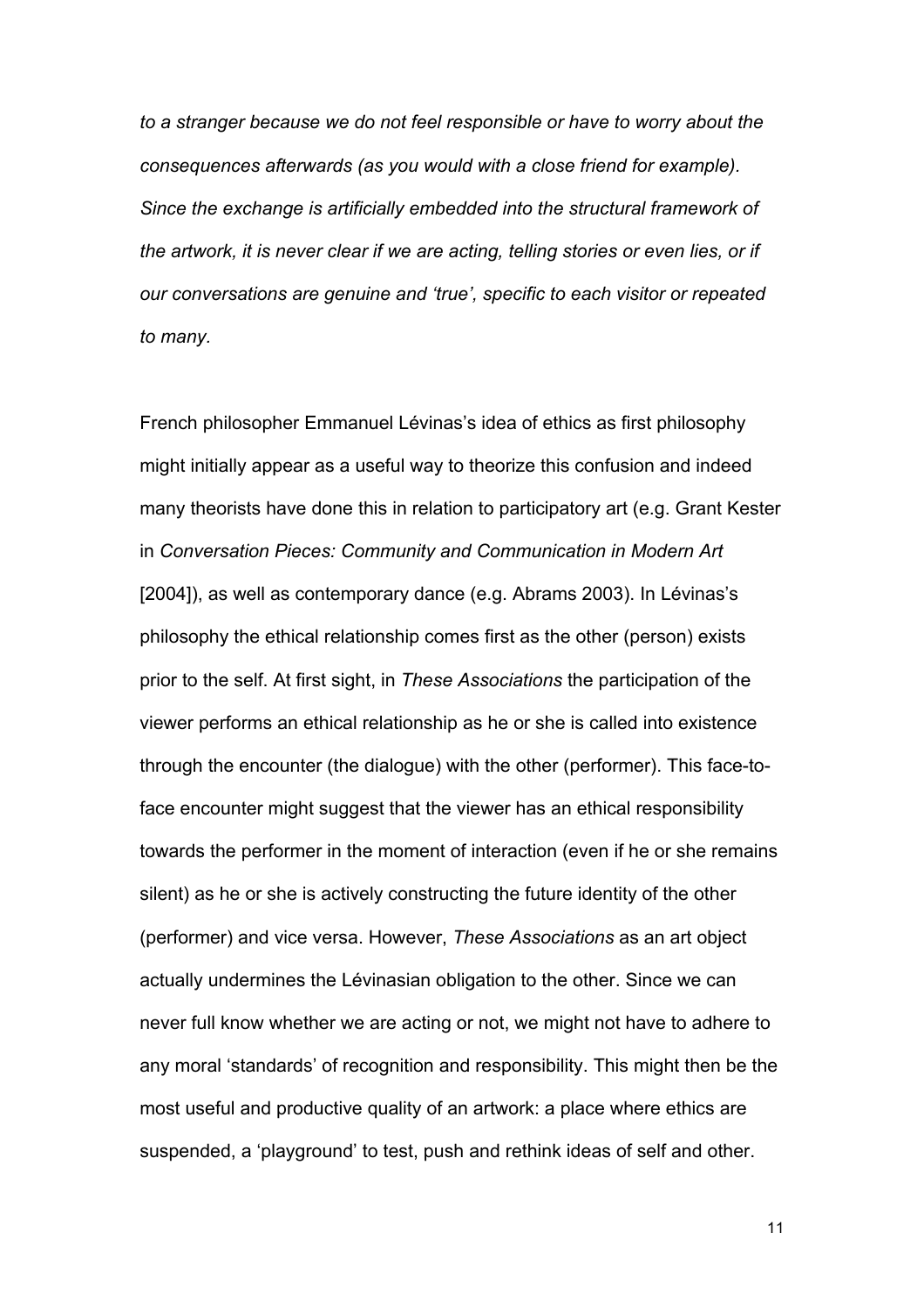*These Associations* then acts as a reminder that we are always performing (not just when we are onstage) and that there is no such thing as a 'true', 'authentic', 'genuine' self.

And still, the most enjoyable experiences for me as a participant in the project were the rare occasions when visitors changed my way of thinking about a particular issue, when they challenged what I had said or disagreed with it, or genuinely and generously offered a point of view or angle that I had not been able to see myself. At its best *These Associations* had the potential to intersect with 'real' life in such a profound and deep way that actual 'real' change was implemented in a person's life, even though we (both visitor and participant) were both fully aware of the artificial frame of the art object and the temporal limits of our encounter.

In conclusion, I have sought to draw out several paradoxes in Tino Sehgal's *These Associations* in order to show some of the complex issues at play in one specific example of his artistic practice. Participating in and thinking about his work has raised, and continues to raise, many questions for me. These questions are relevant to contemporary choreographic practices as they address, indirectly or directly, issues such as the relationship between dance and visual art (particularly participatory and socially engaged art practices), dance in the museum, dance and objecthood, dance and documentation, dance and transmission, social choreography and choreography in the expanded field and as expanded practice. Moreover, *These Associations* bought to the forefront (symbolically and practically) important societal,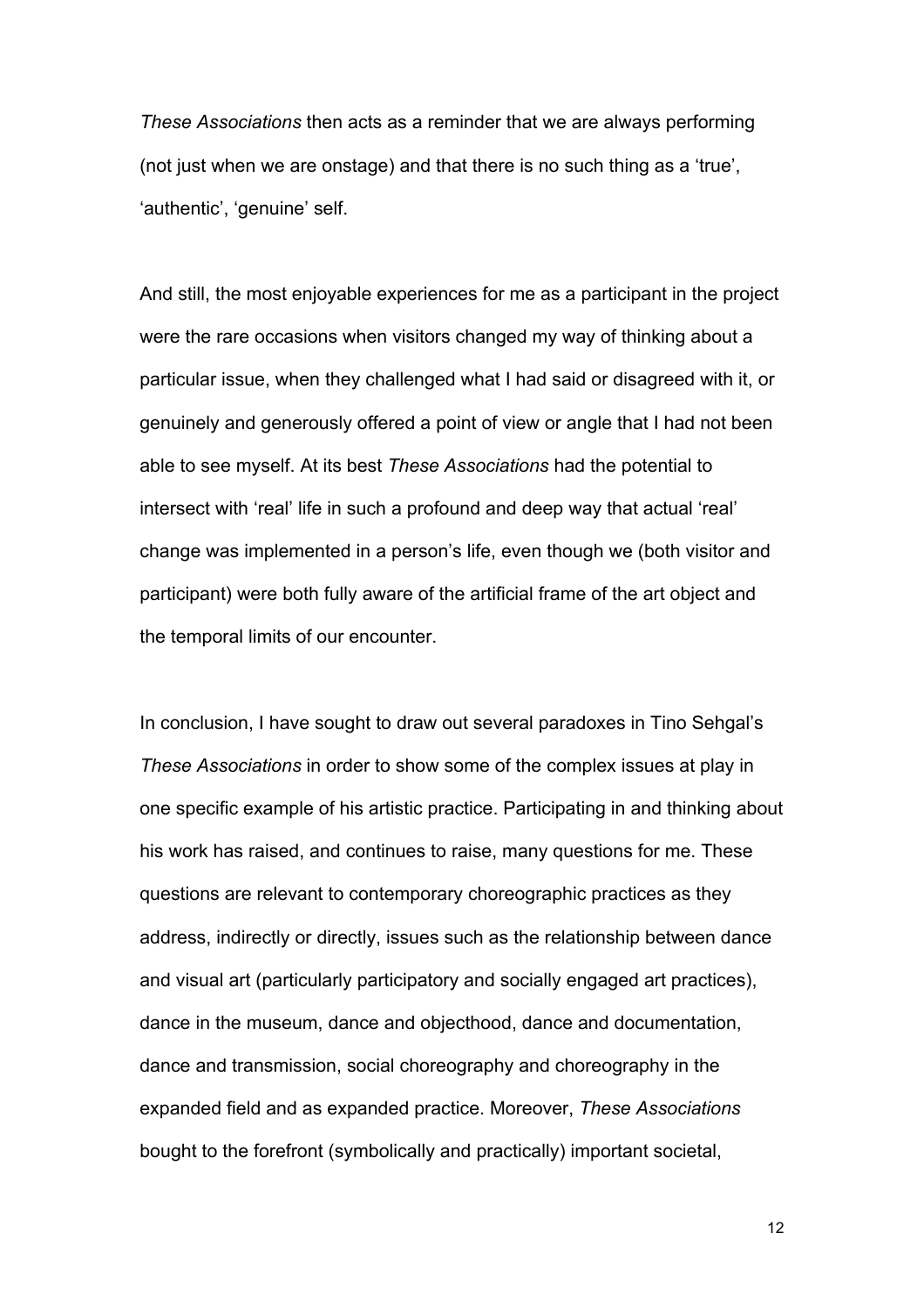political and cultural terms such as individualism, togetherness and collective action. Ultimately, the work asks us how we want to relate to and interact with each other in the world, a question that seems important to consider now more than ever.

#### **References**

Abrams, J. (2003), 'Ethics of the witness: The participatory dances of Cie Felix Ruckert', in S. Kattwinkel (ed.), *Audience Participation: Essays on inclusion in Performance*, Westpoint, CT: Praeger, pp. 1–14.

Anderson, S. (2012), 'This is an overview of Tino Sehgal's situations', Authors on artists, http://www.brightstupidconfetti.com/2012/12/authors-on-artistsshane-anderson-on.html. Accessed 15 December 2012.

Critchley, S. and Bernasconi, R. (eds) (2002), *The Cambridge Companion to Levinas*, Cambridge, NY: Cambridge University Press.

Hantelmann, D. von (2010), *How to Do Things With Art: The Meaning of Art's Performativity*, Zürich: JRP|Ringier.

Heidegger, M. ([1959] 1966), *Discourse on Thinking*, New York, NY: Harper & Row.

Kester, G. (2004), *Conversation Pieces: Community and Communication in Modern Art*, Berkeley and Los Angeles: University of California Press. Nancy, J. (2000), *Being Singular Plural*, Stanford, CA: Stanford University Press.